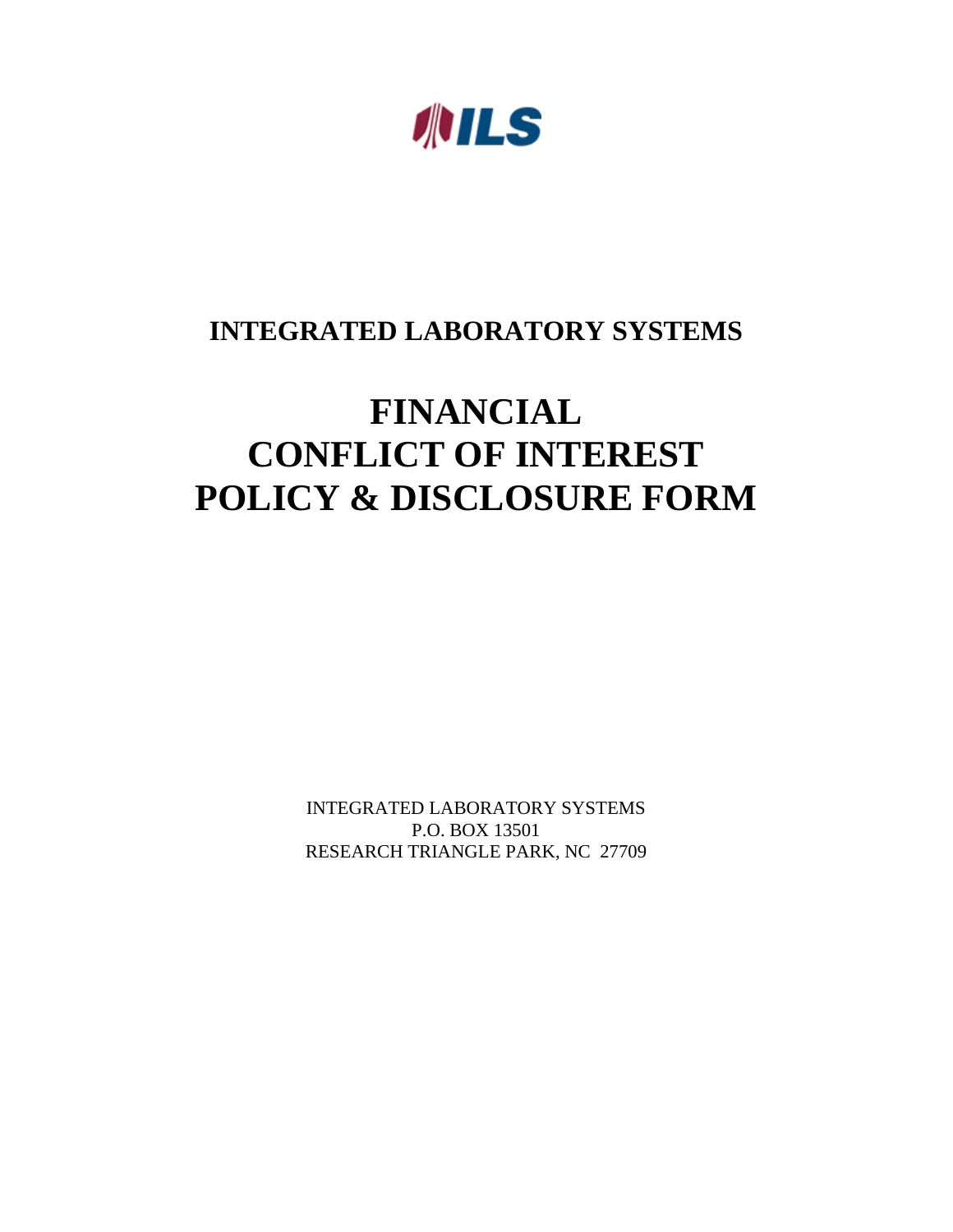### **FINANCIAL CONFLICT OF INTEREST POLICY & DISCLOSURE FORM**

#### **Institutional Responsibilities**

Integrated Laboratory Systems, Inc. (ILS) is committed to ensuring its staff an open and productive environment in which to conduct research and other business activities. Conflicts of interest, in the most conventional sense, arise because staff members may have the opportunity to influence ILS's business decisions in ways conducive to personal gain and company detriment. Additionally, a staff member's more general commitment to ILS requires that the member perform the duties conventionally associated with the member's position.

It is the policy of Integrated Laboratory Systems, Inc. that:

- The staff has an obligation to avoid unacceptable ethical, legal, financial or other conflicts of interest and to ensure that their activities and interests do not materially conflict with their obligations to ILS or its welfare;
- Any staff member engaging in an outside activity or possessing a personal interest that could lead to a serious conflict of interest must inform ILS of that possibility by consulting with that member's supervisor or designate; and
- Relationships between staff members and outside companies or institutions must not impede or bias the generation and communication of research results at ILS.

This policy is designed to comply with Public Health Service (PHS) regulations (42 CFR Part 50 Subpart F, Financial Conflicts of Interest (FCOI) for Grants/Cooperative Agreements; 45 CFR Part 94, Responsible Prospective Contractors). The goal at ILS is to ensure that the design, conduct, or reporting of research funded under PHS grants, cooperative agreements, or contracts will be free from bias resulting from Investigator Financial Conflicts of Interest (FCOI).

ILS will certify in all PHS research project proposals that ILS (1) has in effect an up-to-date, written, and enforced administrative process to identify and manage FCOIs with respect to all PHS research projects; (2) shall promote and enforce Investigator compliance with FCOI requirements, including those pertaining to disclosure of significant financial interest; (3) shall implement FCOI Management Plans; (4) agrees to make information available, promptly upon request, relating to any FCOI; and (5) shall fully comply with the FCOI requirements contained in the referenced regulations in the context of PHS research projects.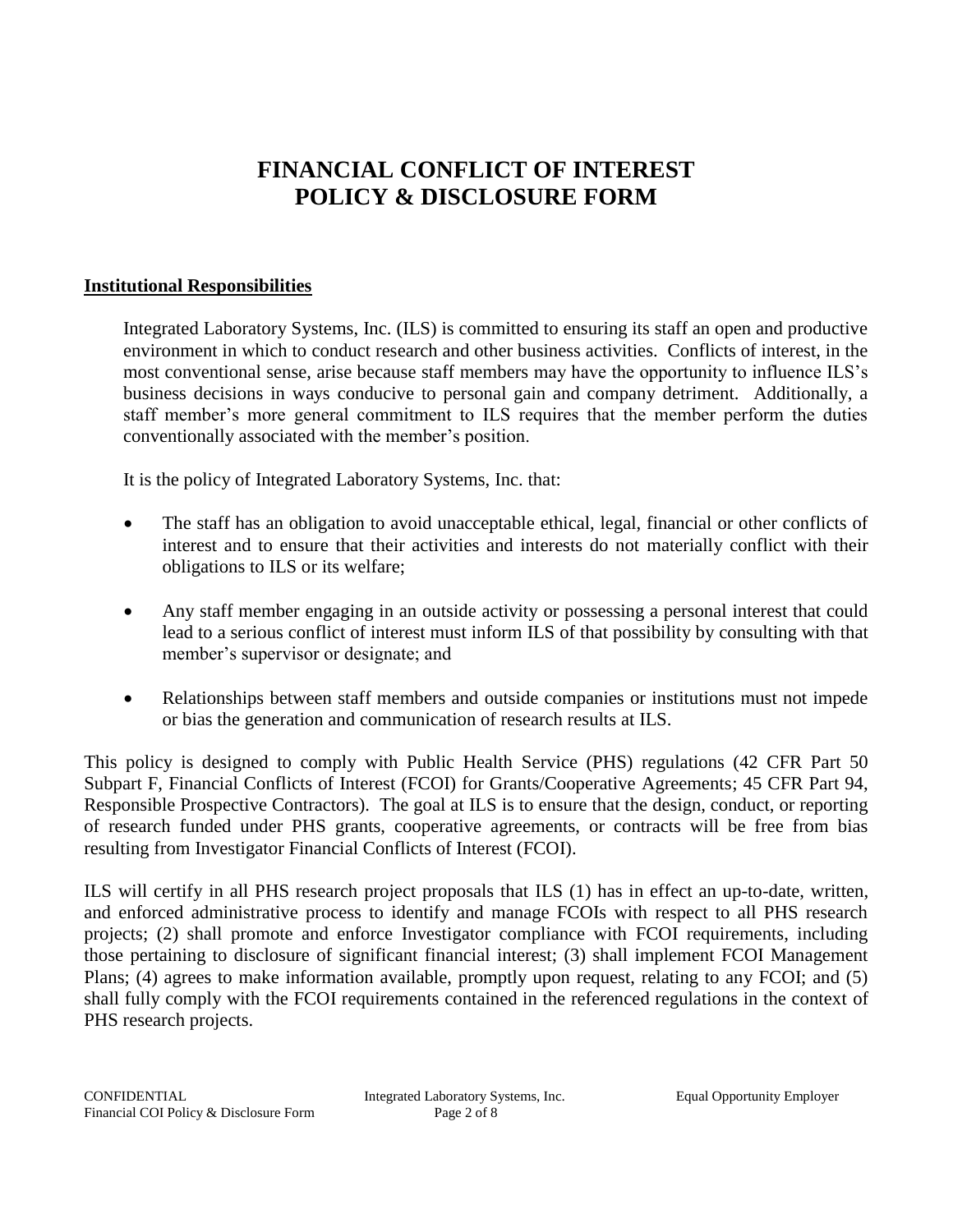All ILS staff members expected to work as Investigators on a PHS research projects must complete and submit the Financial Conflict of Interest Disclosure Form prior to proposal submission. In addition, ILS will obtain assurances (where such assurances are not otherwise included in a Teaming Agreement, a Subcontract, or a Consulting Agreement) from Sub-recipients (if any) that such Sub-recipients: (1) have an FCOI policy that complies with the PHS requirements contained in the referenced regulations and will ensure the disclosure of Sub-recipient Investigator FCOIs to the ILS COI Coordinator, or (2) agree to comply with ILS's FCOI policy and procedure and will ensure the disclosure of Sub-recipient Investigator Significant Financial Interests to the ILS COI Coordinator.

#### **Definitions**

- •*Disclosure of significant financial interests* means an Investigator's disclosure of significant financial interests to an Institution.
- •*Financial conflict of interest (FCOI)* means a significant financial interest that could directly and significantly affect the design, conduct, or reporting of PHS-funded research.
- •*FCOI report* means an Institution's report of a financial conflict of interest to a PHS Awarding Component.
- •*Financial interest* means anything of monetary value, whether or not the value is readily ascertainable.
- *Institution* means any domestic or foreign, public or private, entity or organization (excluding a Federal agency) that submits a proposal, or that receives, PHS research funding.
- *Institutional responsibilities* means an Investigator's professional responsibilities on behalf of the Institution, and as defined by the Institution in its policy on financial conflicts of interest, which may include for example: activities such as research, research consultation, teaching, professional practice, institutional committee memberships, and service on panels such as Institutional Review Boards or Data and Safety Monitoring Boards.
- *Investigator* means the Project Director or Principal Investigator and any other person, regardless of title or position, who is responsible for the design, conduct, or reporting of research funded by the PHS, or proposed for such funding, which may include, for example, collaborators or consultants.
- •*Manage* means taking action to address a financial conflict of interest, which can include reducing or eliminating the financial conflict of interest, to ensure, to the extent possible, that the design, conduct, and reporting of research will be free from bias.
- •*PHS* means the Public Health Service of the U.S. Department of Health and Human Services, and any components of the PHS to which the authority involved may be delegated, including the National Institutes of Health (NIH).
- •*PHS Awarding Component* means the organizational unit of the PHS that funds the research that

| CONFIDENTIAL                           | Integrated Laboratory Systems, Inc. | <b>Equal Opportunity Employer</b> |
|----------------------------------------|-------------------------------------|-----------------------------------|
| Financial COI Policy & Disclosure Form | Page 3 of 8                         |                                   |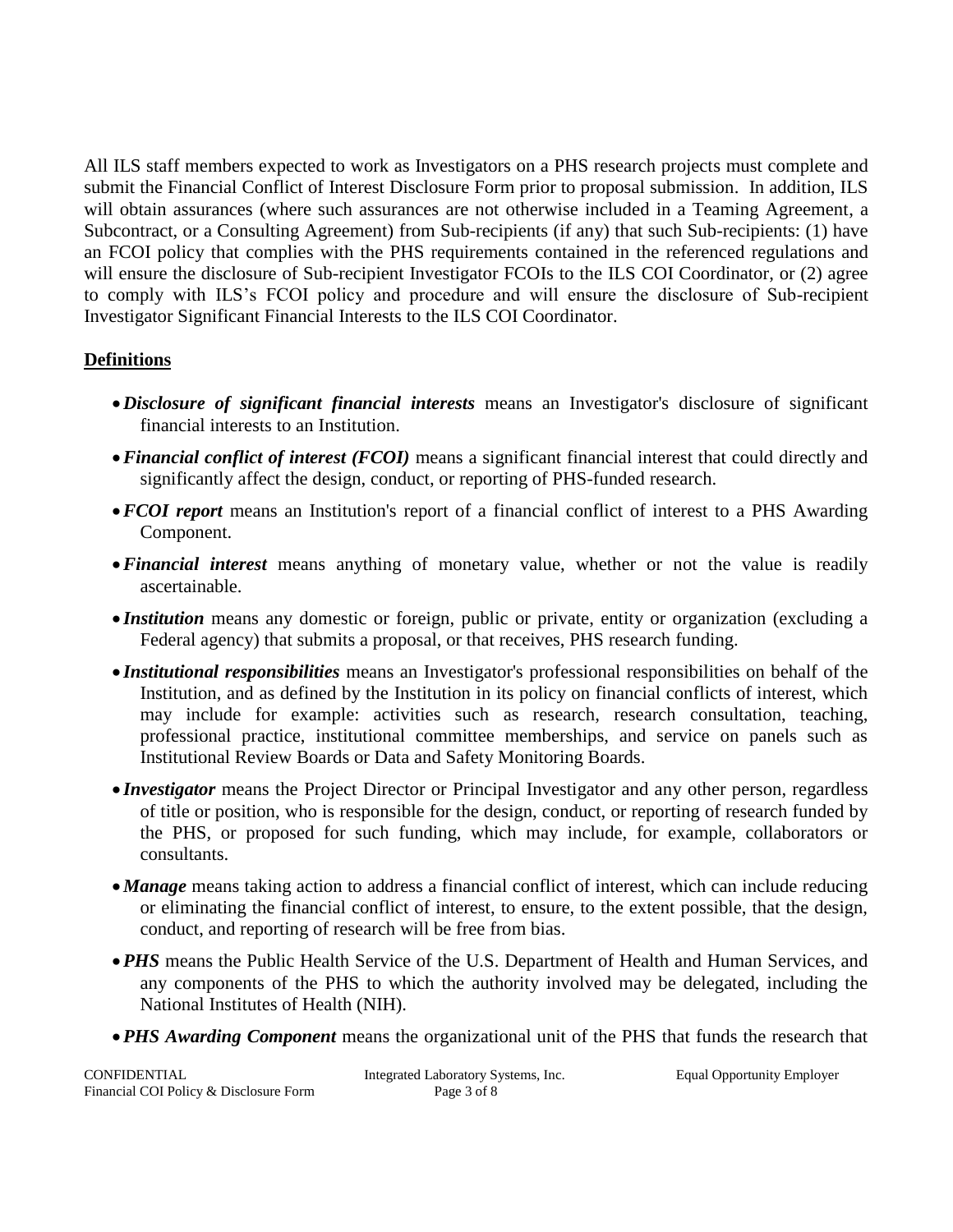is subject to this part.

#### **FCOI Disclosure Responsibilities**

#### Investigators

- •Must complete FCOI training prior to engaging in a PHS research project and thereafter, every four years.
- •Must complete and submit to the COI Coordinator a Financial Conflict of Interest Disclosure Form prior to working on PHS-funded projects.
- •Must update the Financial Conflict of Interest Disclosure Form annually or within 30 days of a change in financial status (acquisition of new financial interest), whichever occurs first.

#### COI Coordinator

- •Must review all Financial Conflict of Interest Disclosure Forms from PHS-funded investigators at ILS.
- •Must determine whether an ILS investigator working on a PHS-funded research project has an FCOI.
- •Must provide required information concerning FCOIs to the project Contract Officer and the Contract Officer's Technical Representative, and must update such information at least annually and within 60 days of changes to Financial Conflict of Interest Disclosure Form, whichever occurs first.
- •Must prepare the Financial Conflict of Interest Disclosure Form for reported FCOIs such that it can be made publicly available.
- •Must maintain for three years records of all Financial Conflict of Interest Disclosure Forms and FCOI Management Plans.
- •Maintains ILS's FCOI Policy on the ILS external website.

#### President & CEO

- •Ensures compliance with FCOI policy.
- In cases where the COI Coordinator determines that a potential FCOI exists, develops and coordinates implementation of FCOI Management Plan in consultation with the COI Coordinator. The FCOI Management Plan must be completed in advance of ILS expending PHS funds – and a summary of the management plan must be included in the FCOI Report.
- •Coordinates the submission of annual reports related to the FCOI Management Plans through the COI Coordinator.

When a conflict of interest determination is required by this policy, the employee should contact the COI Coordinator for guidance. Employees are required to cooperate fully in the review process by providing all necessary information. Requests for a conflict of interest determination will be reviewed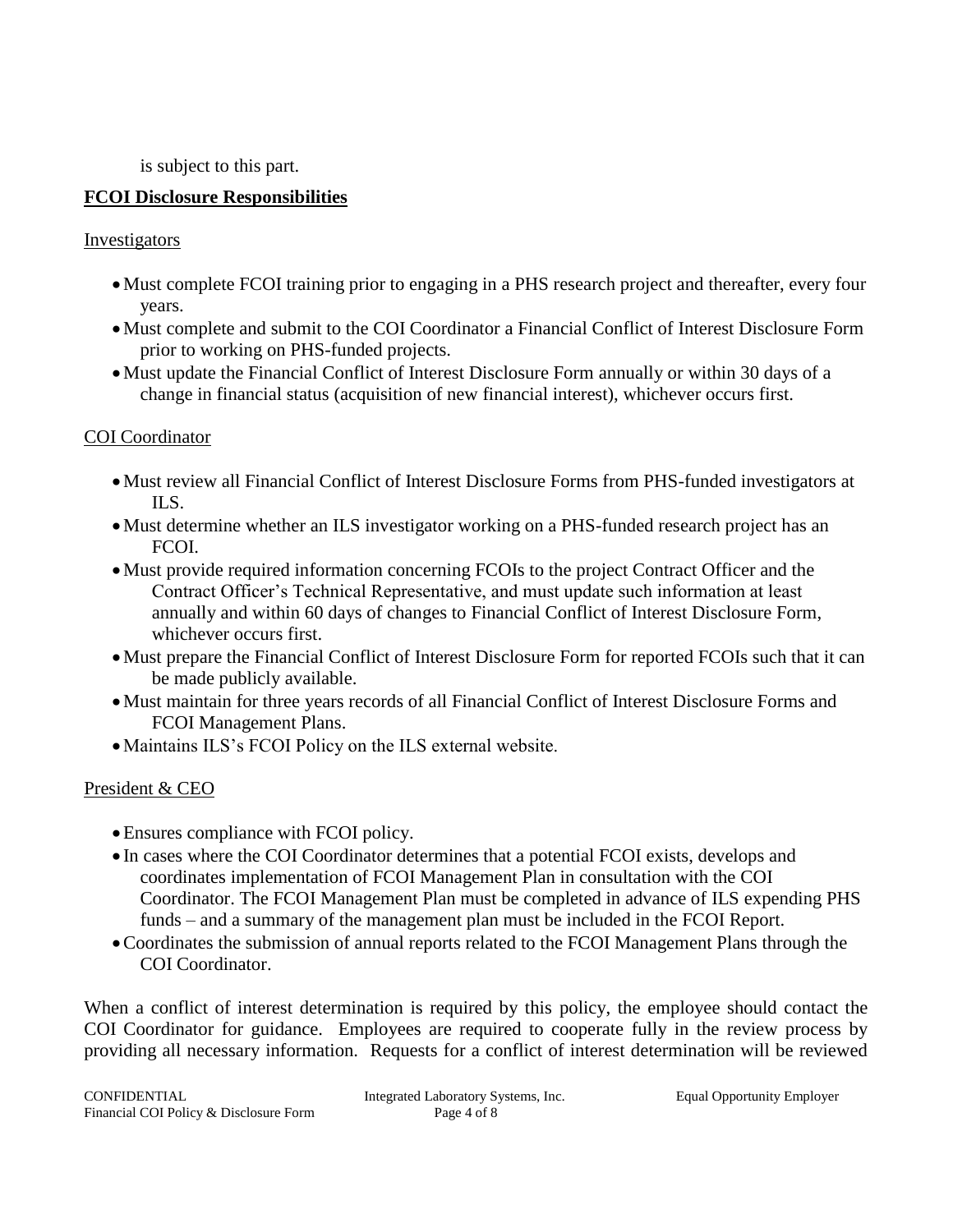on a case-by-case basis through the established conflict of interest review process. The employee should submit a Financial Conflict of Interest Disclosure form in a sealed envelope to the COI Coordinator.

Once a written determination has been made, it continues in effect until it is reversed, modified, or withdrawn. When changed circumstances or new developments occur, the employee is responsible for informing the COI Coordinator. Upon review, the previous decision may be reversed, modified, or withdrawn. Records of conflict of interest reviews will be retained by the COI Coordinator and a copy will be provided to the employee. An employee may appeal a conflict of interest review determination.

#### **Enforcement and Sanctions**

Employees who violate company standards of conduct including the Financial Conflict of Interest Policy will be subject to disciplinary action. Such action may include suspension or termination of employment or reimbursement to ILS for financial losses suffered. Violations may also result in civil or criminal penalties.

#### **Financial Conflict of Interest Disclosure Form Guidelines**

The requested financial disclosure attempts to balance ILS's needs for information with the individual's reasonable expectation of privacy in his or her personal affairs. There are materiality guidelines to assist staff members with disclosures (see below). Should you need further guidance in preparing your form, please contact the COI Coordinator.

#### *Significant Financial Interest (SFI)* is defined by regulation as:

(1) A financial interest consisting of one or more of the following interests of the investigator (and those of the investigator's spouse and dependent children) that reasonably appears to be related to the Investigator's institutional responsibilities:

- a. With regard to any publicly traded entity, an SFI exists if the value of any remuneration received from the entity in the 12 months preceding the disclosure and the value of any equity interest in the entity as of the date of the disclosure, when aggregated, exceeds \$5,000. For purposes of this definition, remuneration includes salary and payment for services not otherwise identified as salary (e.g., consulting fees, honoraria, paid authorship); equity interest includes any stock, stock options, or other ownership interest, as determined through reference to public prices or other reasonable measures of fair market value;
- b. With regard to any non‐publicly traded entity, an SFI exists if the value of any remuneration received from the entity in the 12 months preceding the disclosure, when aggregated, exceeds \$5,000, or when the Investigator (or the Investigator's spouse or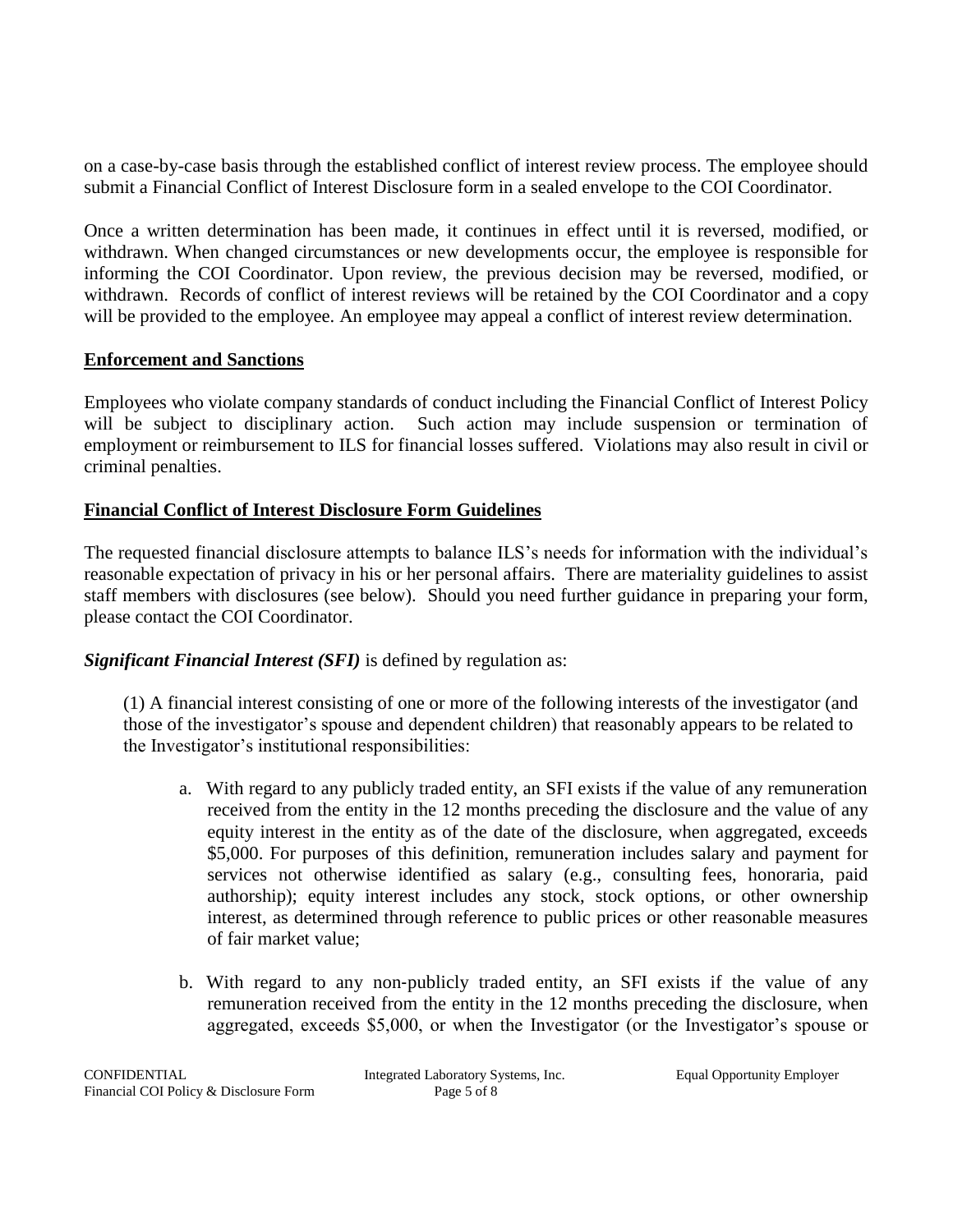dependent children) hold any equity interest (e.g., stock, stock options, or other ownership interest); or

c. Intellectual property rights and interests (e.g., patents, copyrights), upon receipt of income related to such rights and interests.

(2) Investigators also must disclose the occurrence of any reimbursed or sponsored travel (i.e., that which is paid on behalf of the Investigator and not reimbursed to the Investigator so that the exact monetary value may not be readily available), related to their institutional responsibilities; provided, however, that this disclosure requirement does not apply to travel that is reimbursed or sponsored by a federal, state, or local government agency, an institution of higher education as defined at 20 U.S.C. 1001(a), an academic teaching hospital, a medical center, or a research institute that is affiliated with an institution of higher education. The Investigator's disclosure will include the identity of the sponsor/organizer, the destination, and the duration. The ILS COI Coordinator can request additional information from the Investigator in order to determine whether the travel constitutes an FCOI with the PHS‐funded research.

(3) The term SFI does not include the following types of financial interests:

- a. Salary, royalties, or other remuneration paid by the Institution (i.e., Investigator's employer) to the Investigator if the Investigator is currently employed by the Institution, including intellectual property rights assigned to the Institution and agreements to share in royalties related to such rights;
- b. Any ownership interest in the Institution held by the Investigator, if the Institution is a commercial or for‐profit organization;
- c. Income from investment vehicles, such as mutual funds and retirement accounts, as long as the Investigator does not directly control the investment decisions made in these vehicles;
- d. Income from seminars, lectures, or teaching engagements sponsored by a federal, state, or local government agency, an Institution of higher education as defined at 20 U.S.C. 1001(a), an academic teaching hospital, a medical center, or a research institute that is affiliated with an Institution of higher education;
- e. Or income from service on advisory committees or review panels for a federal, state, or local government agency, an Institution of higher education as defined at 20 U.S.C. 1001(a), an academic teaching hospital, a medical center, or a research institute that is affiliated with an Institution of higher education.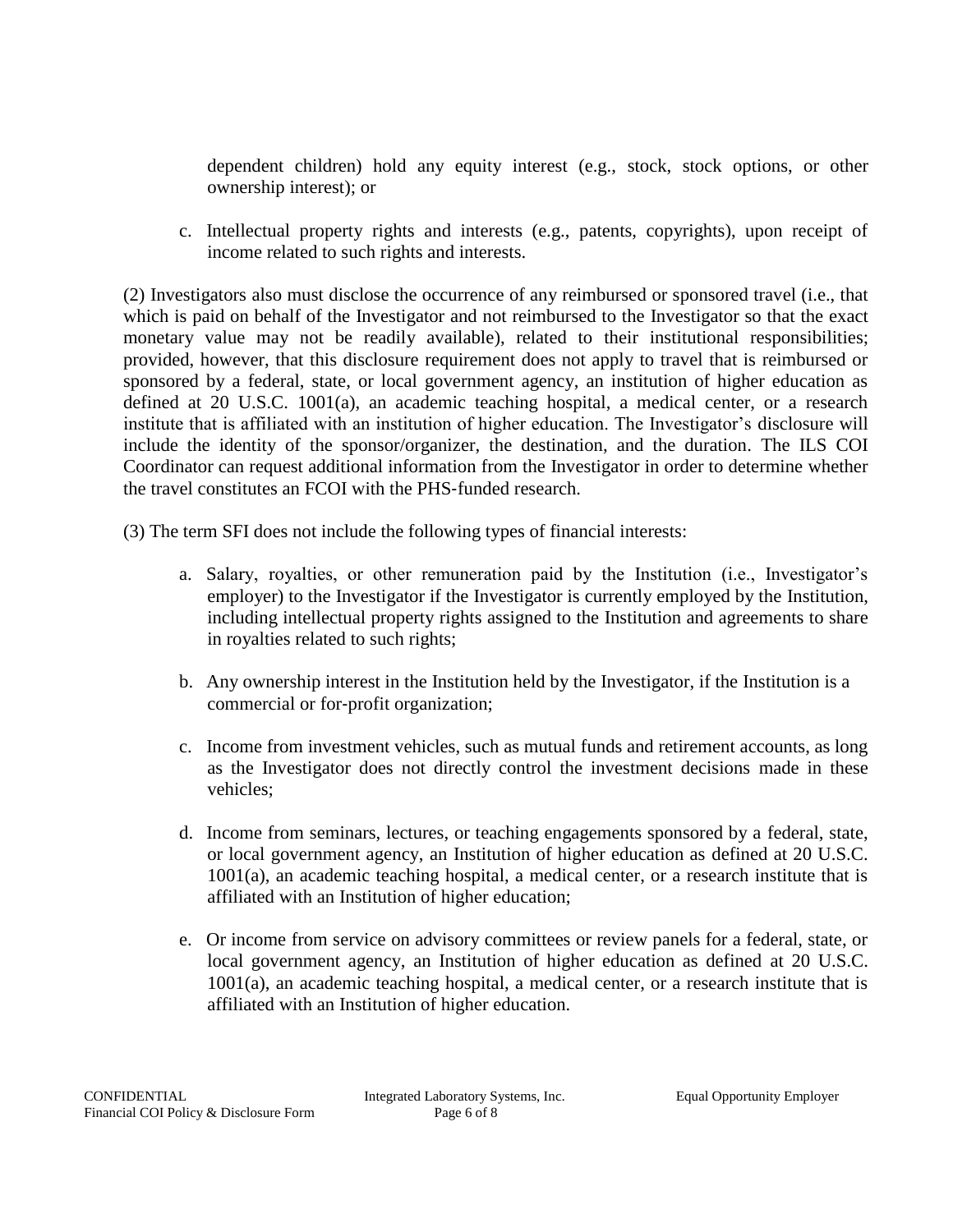#### **Financial Conflict of Interest Disclosure Form**

**Assets and Sources of Earned Income:** Identify for you, your spouse and dependent children (PART I) assets with a fair market value of \$5,000 at the time of disclosure; and (PART II) sources of earned income which generated over \$5000 in income during the previous 12 months. *Only include items which reasonably appear to be related to your Institutional Responsibilities.*

#### **PART I: ASSETS**

Assets include stocks, bonds, tax shelters, pensions, annuities, real estate, commodity futures, trades and business and partnership interests.

| I do not have any assets requiring disclosure to the ILS COI Coordinator<br>0 |                                                                                  |                                 |                                                                                            |                                            |
|-------------------------------------------------------------------------------|----------------------------------------------------------------------------------|---------------------------------|--------------------------------------------------------------------------------------------|--------------------------------------------|
| hereby disclose the following assets:<br>◻                                    |                                                                                  |                                 |                                                                                            |                                            |
| Name of Asset(s)                                                              | Asset belongs to<br>(Employee,<br>Spouse,<br>Dependent Child,<br>or combination) | (X)<br>if no<br>longer<br>held: | Asset Type:<br>(pension, stock,<br>dividends, interest,<br>real estate.<br>capital gains): | Provide the<br>Approximate<br>Dollar Value |
|                                                                               |                                                                                  |                                 |                                                                                            |                                            |
|                                                                               |                                                                                  |                                 |                                                                                            |                                            |

#### **PART II: SOURCES OF EARNED INCOME AND TRAVEL**

Sources of Earned Income include; salaries received from other than your current employer, fees, honoraria and travel.

| I do not have any Sources of Earned Income requiring disclosure to the ILS COI Coordinator<br>□                         |                                                                                   |                                                                |                                            |  |  |
|-------------------------------------------------------------------------------------------------------------------------|-----------------------------------------------------------------------------------|----------------------------------------------------------------|--------------------------------------------|--|--|
| I hereby disclose the following Earned Income Sources:<br>□                                                             |                                                                                   |                                                                |                                            |  |  |
| Name of Earned Income Source(s)                                                                                         | Income Recipient:<br>(Employee,<br>Spouse,<br>Dependent Child,<br>or combination) | Income Type:<br>(salary, consulting fees,<br>honoraria, etc.): | Provide the<br>Approximate<br>Dollar Value |  |  |
| For travel disclosures, please include the following detail: purpose, identity of the sponsor, destination and duration |                                                                                   |                                                                |                                            |  |  |
| Purpose                                                                                                                 | Sponsor                                                                           | Destination                                                    | Duration                                   |  |  |
|                                                                                                                         |                                                                                   |                                                                |                                            |  |  |
|                                                                                                                         |                                                                                   |                                                                |                                            |  |  |

CONFIDENTIAL Integrated Laboratory Systems, Inc. Equal Opportunity Employer Financial COI Policy & Disclosure Form Page 7 of 8